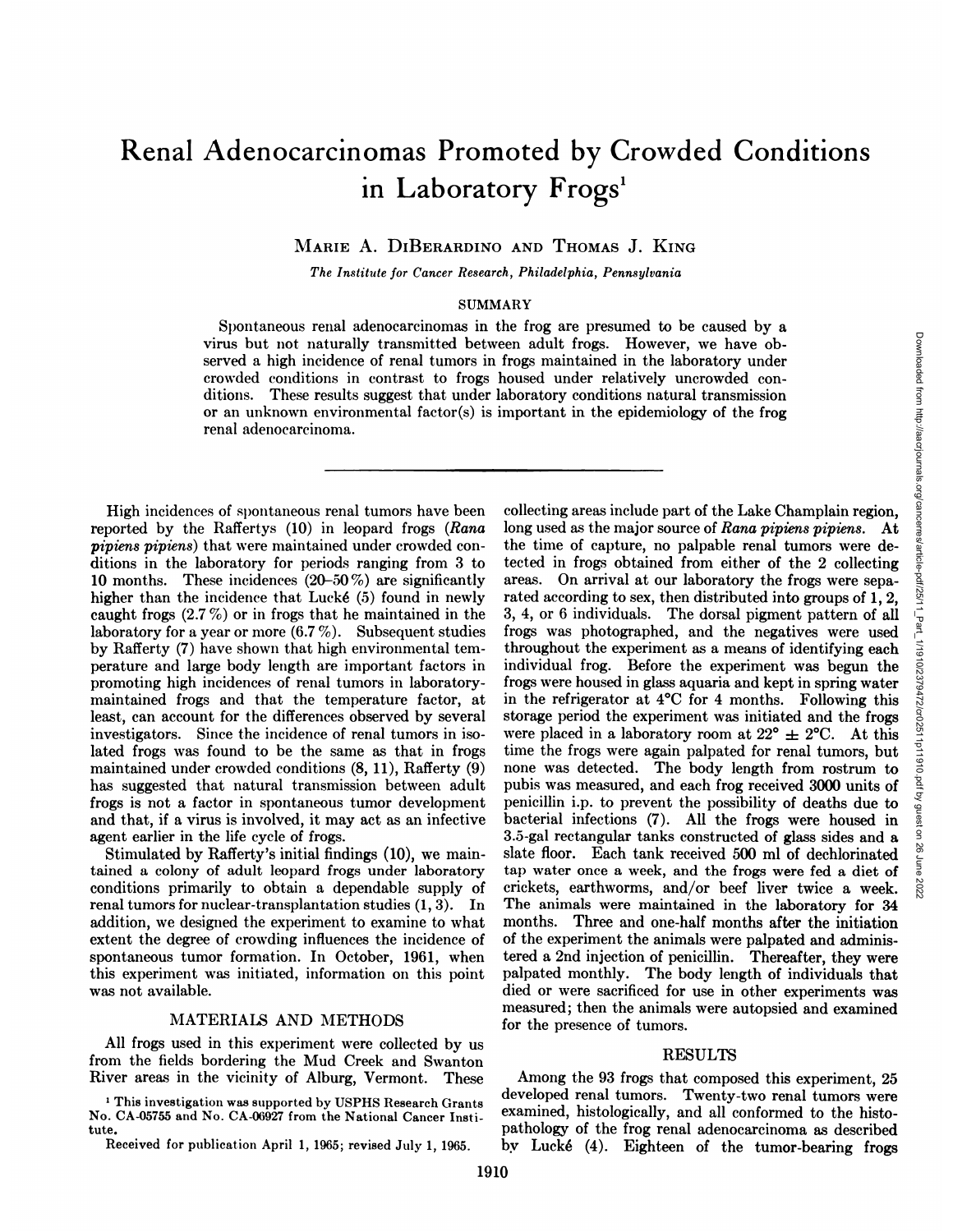**TABLE 1 THE OCCURRENCE OF SPONTANEOUS KIDNEY TUMORS IN FROGS** MAINTAINED IN THE LABORATORY AT  $22^{\circ}$   $\pm$  2°C for 34 Months

|                              |   |   |                               |                         |                 |                                      |   |   | <b>TOTALS</b> |    |  |
|------------------------------|---|---|-------------------------------|-------------------------|-----------------|--------------------------------------|---|---|---------------|----|--|
| No. OF FROGS/<br><b>TANK</b> |   |   | NO. OF TUMOR-BEARING FROGS IN | <b>EACH OF 24 TANKS</b> | No. of<br>frogs | No. of<br>tumor-<br>bearing<br>frogs |   |   |               |    |  |
|                              | 0 | 0 |                               |                         |                 |                                      |   |   | 2             |    |  |
| 2                            | 0 | 0 | 0                             |                         |                 |                                      |   |   | 10            | 2  |  |
| 3                            | 0 | 0 | 0                             |                         |                 |                                      |   |   | 9             |    |  |
| 4                            | 0 | 0 | 0                             |                         |                 | $\bf{2}$                             |   |   | 24            |    |  |
|                              | 0 |   | $\bf{2}$                      | $\boldsymbol{2}$        | 3               | 3                                    | 4 | 4 | 48            | 19 |  |
| Total                        |   |   |                               |                         |                 |                                      |   |   | 93            | 25 |  |

TABLE 2 **MEAN BODY LENGTH AND MEAN LABORATORY AGE OF**  $F_{ROGS}$  **AT**  $D_{EATH}$ 

| CONDITION OF<br><b>KIDNEY</b> | POPULATION SIZE <sup>a</sup> | TOTAL No.<br>OF FROGS |      | <b>BODY LENGTH</b><br>$(mm)^b$ | <b>LABORATORY</b><br>AGE (MONTHS) |      |  |
|-------------------------------|------------------------------|-----------------------|------|--------------------------------|-----------------------------------|------|--|
|                               |                              |                       | ď    | Q                              | ಕ                                 | Q    |  |
| Tumors                        | Crowded                      | 19                    | 71.1 | 75.2                           | 13.6                              | 14.3 |  |
|                               | Less crowded                 | 6                     | 71.8 |                                | 13.3                              |      |  |
| No tumors                     | Crowded                      | 29                    | 73.4 | 84.0                           | 17.8                              | 23.2 |  |
|                               | Less crowded                 | 39                    | 73.9 | 82.9                           | 20.2                              | 24.7 |  |
|                               |                              |                       |      |                                |                                   |      |  |

**C Crowded, 6 frogs/tank; less crowded, 1—4 frogs/tank.**

*b In Rafferty's study (8) the average body length in which a* relatively high incidence of spontaneous renal tumors occurred was:  $\sigma$ , 72.9 mm;  $9$ , 80.0 mm.

possessed bilateral renal tumors, which ranged in size from  $10 \times 20 \times 4$  mm to  $35 \times 38 \times 20$  mm; 7 of these frogs also had tumors in the liver, lungs, urinary bladder, or testes. The 7 other renal tumors were unilateral; 5 were large (from  $9 \times 10 \times 5$  mm to  $26 \times 38 \times 25$  mm) and 2 were small  $(2.5 \times 3.0 \text{ mm and } 3.0 \times 5.0 \text{ mm})$ . Two of the frogs with large unilateral tumors also had tumors in the lungs and ovary, respectively. Forty-nine frogs that died during the course of the experiment did not possess macroscopi cally detectable renal tumors. At the termination of the experiment 20 frogs remained, and 1 of these had a small unilateral kidney tumor.

The influence of crowding in promoting a high incidence of renal tumors is shown in Table 1. Approximately the same total number of frogs was housed in groups of 1—4or 6 (45 and 48, respectively) ; however, 19 tumors arose in frogs that were housed in groups of 6, and only 6 tumors occurred in frogs maintained under less crowded condi tions. Chi-square analysis of this difference was highly significant  $(P < 0.01)$ . Also characteristic of frogs under crowded conditions was the multiple occurrence of tumors within 1 tank; for example, most of the crowded tanks contained 2–4 tumor-bearing frogs, whereas only 1 tank of the less crowded group contained more than 1 tumor bearing frog.

Previously, Rafferty (7, 8) found that a relatively high

 $\frac{2}{2}$  not bear renal tumors lived longer than tumor-bearing <sup>4</sup><br><sup>4</sup> length alone have promoted a higher incidence of renal large body length. Body length was taken as an indica tion of relative age. In our laboratory frogs, the mean body length of all groups of frogs was about the same as or greater than the mean body length of frogs that Rafferty found to possess a high incidence of tumors (see Table 2). Furthermore, those frogs which did not have renal tumors had a slightly greater mean body length than frogs with renal tumors. Equally important is the fact that the mean laboratory age of frogs in the less crowded group was about the same as or greater than the mean laboratory age of frogs in the crowded group. In addition, frogs that did frogs. Thus, it is not likely that laboratory age and body **tumors among crowded frogs.**

present study. First, although the colony was main tained for 34 months,  $72\%$  of the tumors arose during the 1st 14 months. Second, at least  $20\%$  of the frogs remained refractory to spontaneous tumor formation. This indicates that some frogs possess a natural resistance to tumor formation, even under conditions that favor a high rate of tumor development. Third, no striking difference in per centage of tumor-bearing frogs was observed between the sexes (females,  $33\%$ ; males,  $25\%$ ).

## DISCUSSION

most may produce a matter metallic of reliant<br>mors among crowded from our mors among crowded from our mors among diditional findings emerged from our more seen tudy. First, although the colony was main-<br>ined for 34 months The present study was conducted for 34 months, during which time  $27\%$  of the frogs developed renal tumors. Of these tumors, 76 % occurred in frogs that were housed in crowded groups. Contrary to previous reports (5, 8, 11), the present data suggest that under crowded conditions in the laboratory natural transmission among mature frogs is an important factor in the epidemiology of the frog renal adenocarcinoma. Support for this thesis comes from the fact that the occurrence of renal tumors in more than 1 frog/group was found almost exclusively under crowded conditions.

Although electron microscopic studies have demon strated a virus in the frog renal adenocarcinoma, it is not known whether this virus is the oncogenic agent (2, 6). Since the etiology of this tumor is not definitely estab lished, our present results are open to a number of inter pretations. An infective agent may under crowded condi tions be transmitted from one frog to another via direct **contact or through respiratory waste products or excreta.** On the other hand, a noninfective factor in frog waste products may accumulate to a threshold level under crowded conditions. When recycled through the kidneys, these products might irritate the cells of the kidney tubules. Such a physiologic stress might either induce tumor formation per se or promote the formation of tumors **in frogs already infected at the egg or tadpole stage, the** time at which Rafferty (9) proposes that the tumor virus **enters as a latent infective agent.** Total  $\begin{vmatrix} 1 & 0 \\ 0 & 1 \end{vmatrix} = \begin{vmatrix} 2 & 0 \\ 0 & 1 \end{vmatrix} + \begin{vmatrix} 4 & 0 \\ 0 & 2 \end{vmatrix}$ <br>
Max Bos Lavaccear And or Shift in education of Download from https://about the education in the following term<br>
Max Bos Lavaccear And or Shi

It should be pointed out that some of the conditions under which this experiment was conducted differed from those used by Rafferty (8) and Roberts (11). Before being brought to the temperature of the laboratory, our frogs were stored at 4°C for 4 months, whereas the frogs used by Rafferty and Roberts were placed at laboratory tern